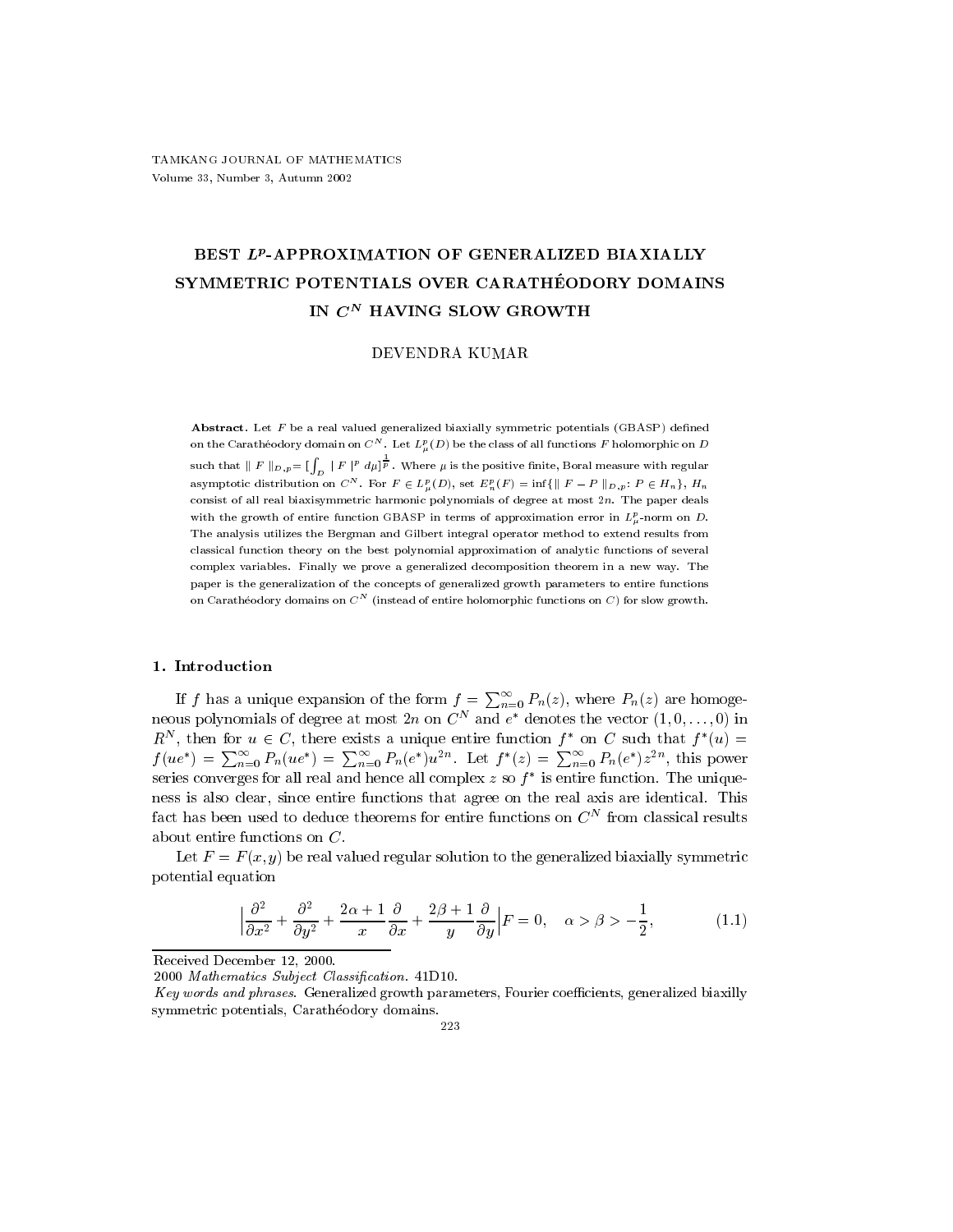#### 224 DEVENDRA KUMAR

,

subject to the Cauchy data  $F_x(0, y) = F_y(x, 0) = 0$ , along the singular lines in  $\sum_{R}^{\alpha}$ :  $|x|^{-} + |y|^{-} < R^{-}$ , the open hypersphere of radius R, where  $|x| = (x_{1}^{-} + x_{2}^{+} + \cdots + x_{N}^{-})^{-}$ ,  $|y| = (y_1 + y_2 + \cdots + y_N)$ 

be expanded in  $\sum_{R}^{\alpha,\beta}$  uniquely as

$$
F(x,y) = \sum_{j=0}^{\infty} a_j R_j^{\alpha,\beta}(x,y)
$$

in terms of complete set

$$
R_j^{\alpha,\beta}(x,y) = (x^2 + y^2)^j P_j^{\alpha,\beta} \left[ \frac{(x^2 - y^2)}{(x^2 + y^2)} \right] / P_j^{\alpha,\beta}(1) \quad j = 0, 1, 2, \dots,
$$

of biaxisymmetric harmonic potentials and  $P_i^{\rightarrow\infty}$  are Jacobi polynomials ([1],[11]).

Let the operator mapping unique associated even analytic functions

$$
f^*(z) = \sum_{n=0}^{\infty} P_n(e^*) z^{2n},
$$

on to GBASP

$$
F^*(z,0) = \sum_{n=0}^{\infty} P_n(e^*) R_n^{\alpha,\beta}(z,0)
$$

where  $F^*(z,0) = F(ze^*,0)$  and  $P_n(e^*) \equiv a_n$  such that no element of the sequence  ${a_n}_{n=1}^{\infty}$  is zero.

The above mapping defined as in  $([8], [9])$  from Koornwinder's integral for Jacobi polynomials. For details (see [1]). The local function elements  $F^*$  and  $f^*$  are continued harmonically/analytically by contour deformation using the Envelope Method[2]. The Envelope Method([2], [3]) establishes that the GBASP is regular in the hypersphere if and only if its associate is analytic in the polydisc. On the singular lines  $y = 0$ , the identity.

$$
f(xe^*) = F(xe^*, 0), \quad |x| < R
$$

can be analytically continued even associate as

$$
f^*(z) = f(ze^*) = F(ze^*, 0) = F^*(z, 0), \quad |z| < R.
$$

The GBASP are natural extension of harmonic or analytic functions. Hence we anticipate properties similar to those of the harmonic functions found from associated analytic even f on  $C^*$ , by taking Ref, the real part of f.

The maximum module of GBASP and associate are dened as in complex function theory [10].

$$
M(f^*, r) = \max_{(|z|)=r} |f^*(z)|,
$$
  

$$
M(F, r) = \max_{x^2 + y^2 = r^2} |F(x, y)|.
$$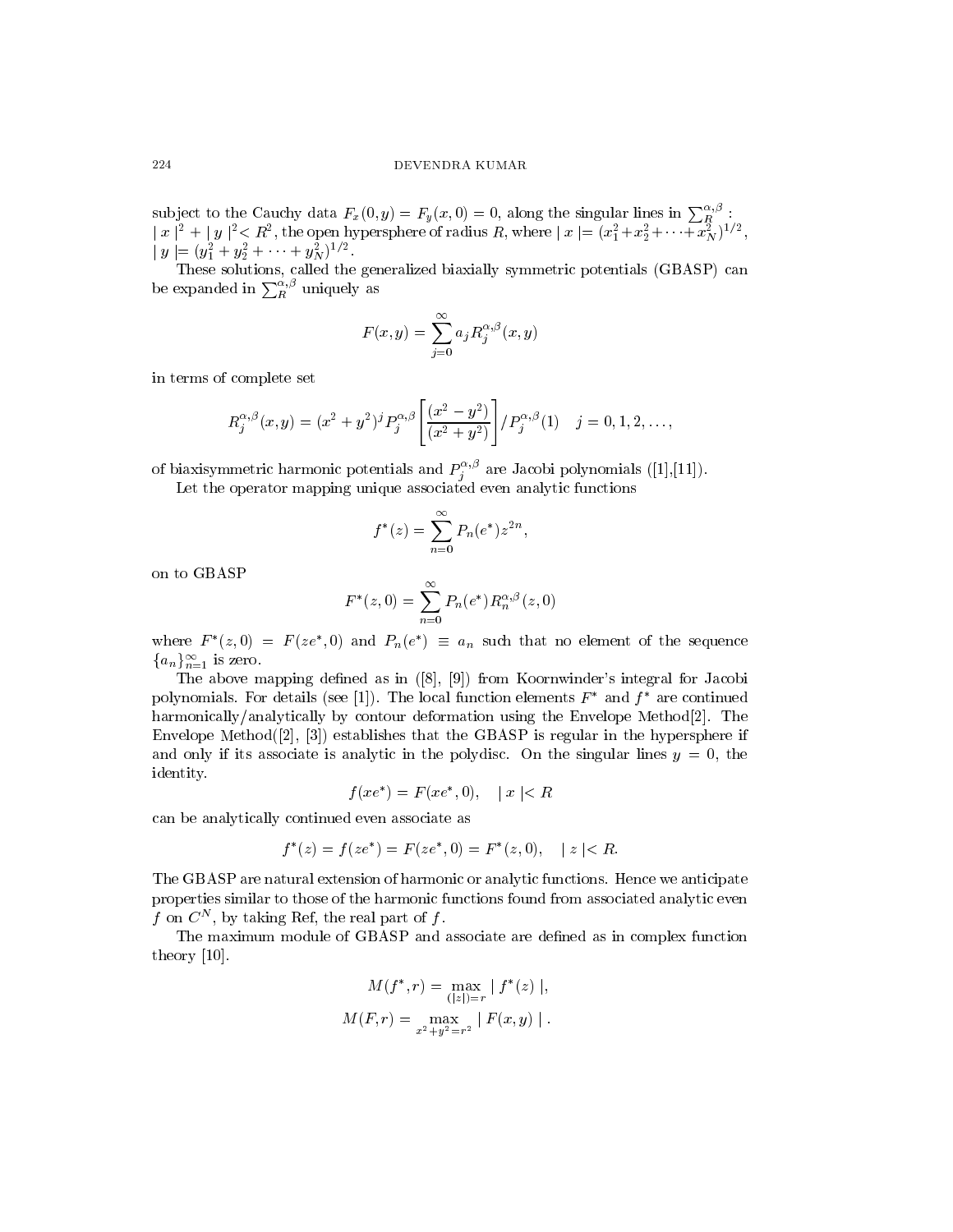Let  $B$  denote a Caratheodory domain that is a bounded simply connected domain such that the boundary of  $B$  coincides with the boundary of the domain lying in the complement of the closure of B and containing the point  $\infty$ . In particular, a domain bounded by a Jordan Curve is a Caratheodory domain. Let  $L_u^p(B)$  and  $l_u^p(B)$ ,  $1 \leq p \leq \infty$ denote the class of GBASP  $F$  and its associate  $f$  holomerphic on  $B$  such that

$$
\| F \|_{B,p} = \left[ \int_B |F(z,0)|^p \, d\mu \right]^{\frac{1}{p}} < \infty,
$$
  

$$
\| f \|_{B,p} = \left[ \int_B |f(z)|^p \, d\mu \right]^{\frac{1}{p}} < \infty,
$$

where these norms are understood to be  $\sup_{z\in B} |F(z,0)|$ ,  $\sup_{z\in B} |f|$  for  $p = \infty$  and  $\| \cdot \|_{B,p}$  denotes the  $L^p_\mu$  norm and  $l^p_\mu$ -norm for  $\overline{F}$  and  $f$ , respectively. For  $f \in l^p_\mu(B)$ , we define  $b_n's$  called the Fourier Coefficients of  $f$  as

$$
b_n = \int_B f(z) \overline{p_n(z, \mu)} d\mu. \tag{1.1}
$$

Also  $\delta_m^n = \int_B p_n(z,\mu) p_m(z,\mu) d\mu$ ,

where  $n_m = 1$  for  $m = n$  and  $n_m = 0$  otherwise. Since if we consider the monomials  $\{z^n\}$  to be ordered lexicographically. By ([7], Prop 1), we may apply the Gram. Schmidt orthogonalization procedure to monomials and obtains orthonormal polynomials denoted by  $p_n(z) = p_n(z, \mu)$ . So  $\{p_n(z, \mu)\}\$ is a complete orthonormal sequence of polynomials.  $p_n(z)$  being real even polynomial of degree at most  $2n$ . It is known ([7] Corollary of Lemma 5) that  $f \in l^p_\mu(B)$  is entire if and only if

$$
\lim_{n \to \infty} |b_n|^{\frac{1}{n}} = 0.
$$

Moreover,  $f^*(z) = \sum_{n=0}^{\infty} b_n p_n(z)$  holds in  $C^N$ .

Now for  $p = \infty$ , the best polynomial approximation error for F (GBASP) and its associate  $f$  is defined as

$$
e_n(f) \equiv e_n(f, B) = \inf \{ || f - \pi ||, \pi \in h_n \}, \quad n = 0, 1, \dots,
$$

where

$$
\| f - \pi \| = \sup_{x \in B} \{ \| f(x) - \pi(x) \| \} x \in R^N,
$$

and

$$
E_n(F) \equiv E_n(F, B) = \inf \{ \| F - P \|, P \in H_n \},\tag{1.2}
$$

where

$$
\| F - P \| = \sup_{ze^* \in B} | F(ze^*, 0) - P(ze^*, 0) |.
$$

The set  $h_n$  contains all real homogeneous polynomials of degree at most 2n and the set  $H_n$  contains all real biasixymmetric harmonic polynomials of degree  $2n$ . The operators  $K_{\alpha,\beta}$  and  $K_{\alpha,\beta}^{-1}[8]$  establish one-one equivalence of the sets  $h_n$  and  $H_n$ .

Let  $L^0$  denote the class of functions  $\phi(x)$  satisfying conditions (i) and (ii):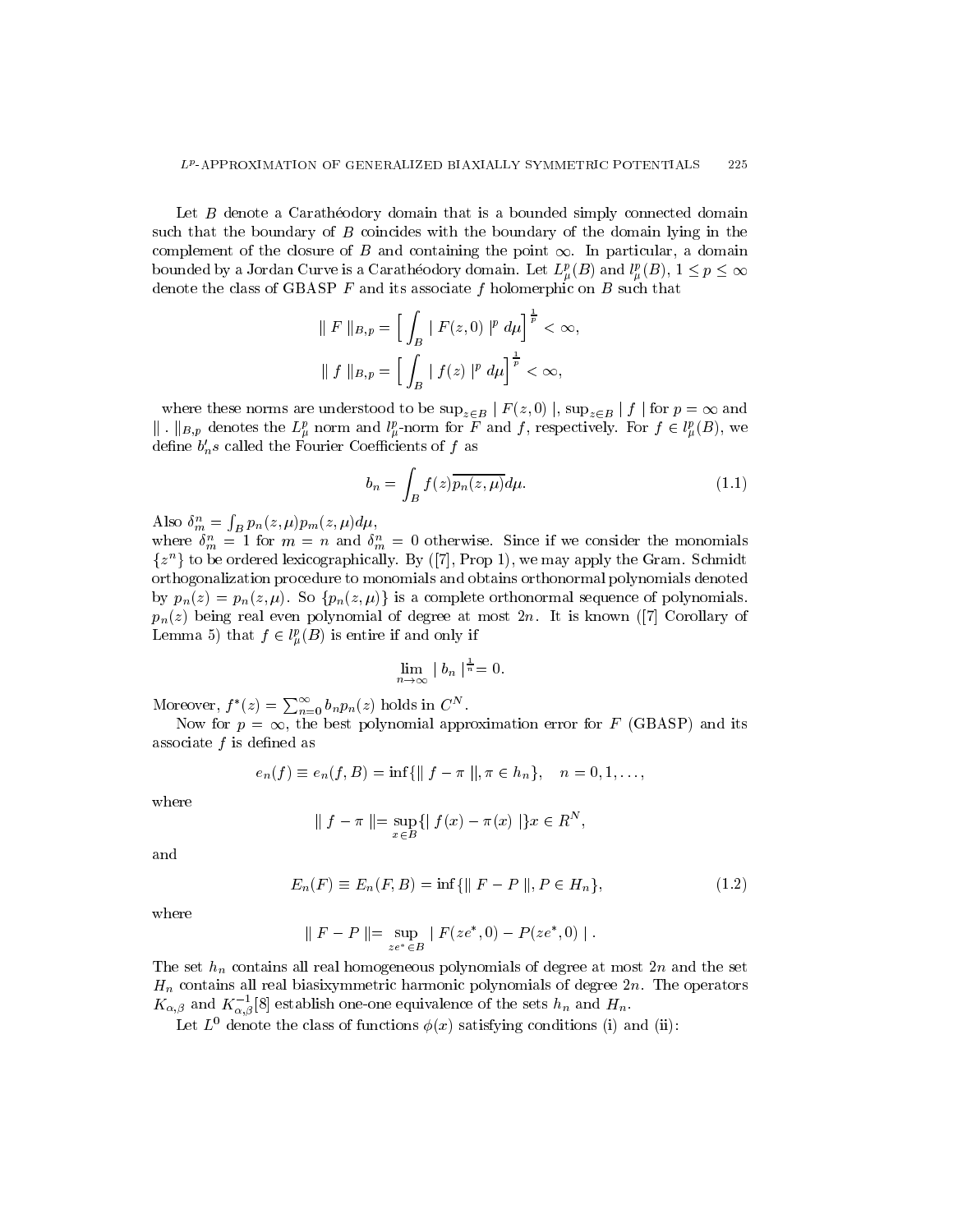- (i)  $\phi(x)$  is defined on [a,  $\infty$ ); is positive, strictly increasing, differentiable and  $\phi(x) \to \infty$ as x ! 1.
- (ii)  $\lim_{n\to\infty} \frac{\varphi[x(1+\varphi(x))]}{\varphi(x)} = 1,$ for every function  $\varphi(x)$  such that  $\varphi(x) \to 0$  as  $x \to \infty$ . Let  $\Delta$  be the class of function  $\phi(x)$  satisfying (i) and (iii):
- (iii)  $\lim_{x\to\infty} \frac{\sqrt{2\pi}}{\phi(x)} = 1$ , for every  $0 < c < \infty$ .
- (iv) There exists a  $\delta(x) \in \Delta$  and  $x_0$ ,  $K_1$  and  $K_2$  such that

$$
0 < K_1 \le \frac{d(\phi(x))}{d(\delta(\log x))} \le K_2 < \infty, \quad \forall x > x_0.
$$

Also, let be the class of functions (x) satisfying (i) and (v):

 $\mathbf{A} \cdot \mathbf{A}$  satisfying (i) and (i) and (i) and (i) and (i) and (i) and (i) and (i) and (i) and (i) and (i) and (i) and (i) and (i) and (i) and (i) and (i) and (i) and (i) and (i) and (i) and (i) and (i) and (i) and (

 $(v)$   $\lim_{x\to\infty} \frac{1}{d(\log x)} = K$ , The generalized growth parameters of an entire function GBASP  $F^*$  are defined as

$$
\lim_{r \to \infty} \frac{\alpha(\log M(F^*, r))}{\min \alpha(\log r)} = \frac{\rho(\alpha, \alpha, F^*)}{\lambda(\alpha, \alpha, F^*)},
$$

where  $\mathcal{X}$  belongs to either  $\mathcal{X}$  belongs to either  $\mathcal{X}$  belongs to either  $\mathcal{X}$ 

**Definition.** An entire function  $F^*$  is said to be regular growth if  $1 < \lambda(\alpha, \alpha, F^*) =$  $\rho(\alpha, \alpha, F^*) < \infty.$ 

Following the reasoning of McCoy[8], it can be shown that generalized orders of entire GBASP and its associate are same.  $\text{McCoy}([8], [9])$  has characterized classical order and type of entire GDASF in terms of approximation error in  $L^p$ -norm on  $[-1,1]$  in single complex variable. In this paper we extend the results of McCoy to arbitrary domains and generalized growth parameters in  $C^N$ . We identify those GBASP,  $F^* \in L^p_\mu(B)$  that harmonically continue as an entire function GBASP. The characteristic feature follows from the rate of convergence of a sequence of best GBASP polynomial approximates to  $F^*$  in  $L^p_\mu(B)$  and sup norms. The generalized growth parameters of an entire GBASP  $F^*$ have been characterized in terms of the approximation error  $E_n^p(F^*)$  in  $L_\mu^p$  and sup norms on Caratheodory domains in C<sup>N</sup> . In the last we prove the generalized decomposition theorem in a new way. Our results apply satisfactorily to entire GBASP of slow growth and these results are the generalization of the concepts of generalized growth parameters to entire functions on Caratheodory domains in  $\mathbb{C}_+$  (filstead of entire holomorphic functions on  $C$ ).

We shall use the following notations throughout the paper.

1. #n(z) = max(1; ) if (x) 2 ,  $\cdots$  if  $\cdots$   $\cdots$   $\cdots$  if  $\cdots$   $\cdots$   $\cdots$   $\cdots$   $\cdots$   $\cdots$   $\cdots$   $\cdots$   $\cdots$   $\cdots$   $\cdots$   $\cdots$   $\cdots$   $\cdots$   $\cdots$   $\cdots$   $\cdots$   $\cdots$   $\cdots$   $\cdots$   $\cdots$   $\cdots$   $\cdots$   $\cdots$   $\cdots$   $\cdots$   $\cdots$   $\cdots$   $\cdots$   $\cdots$   $\cdots$   $\cdots$ , we shall write  $\vartheta(\xi)$  for  $\vartheta_1(\xi)$ .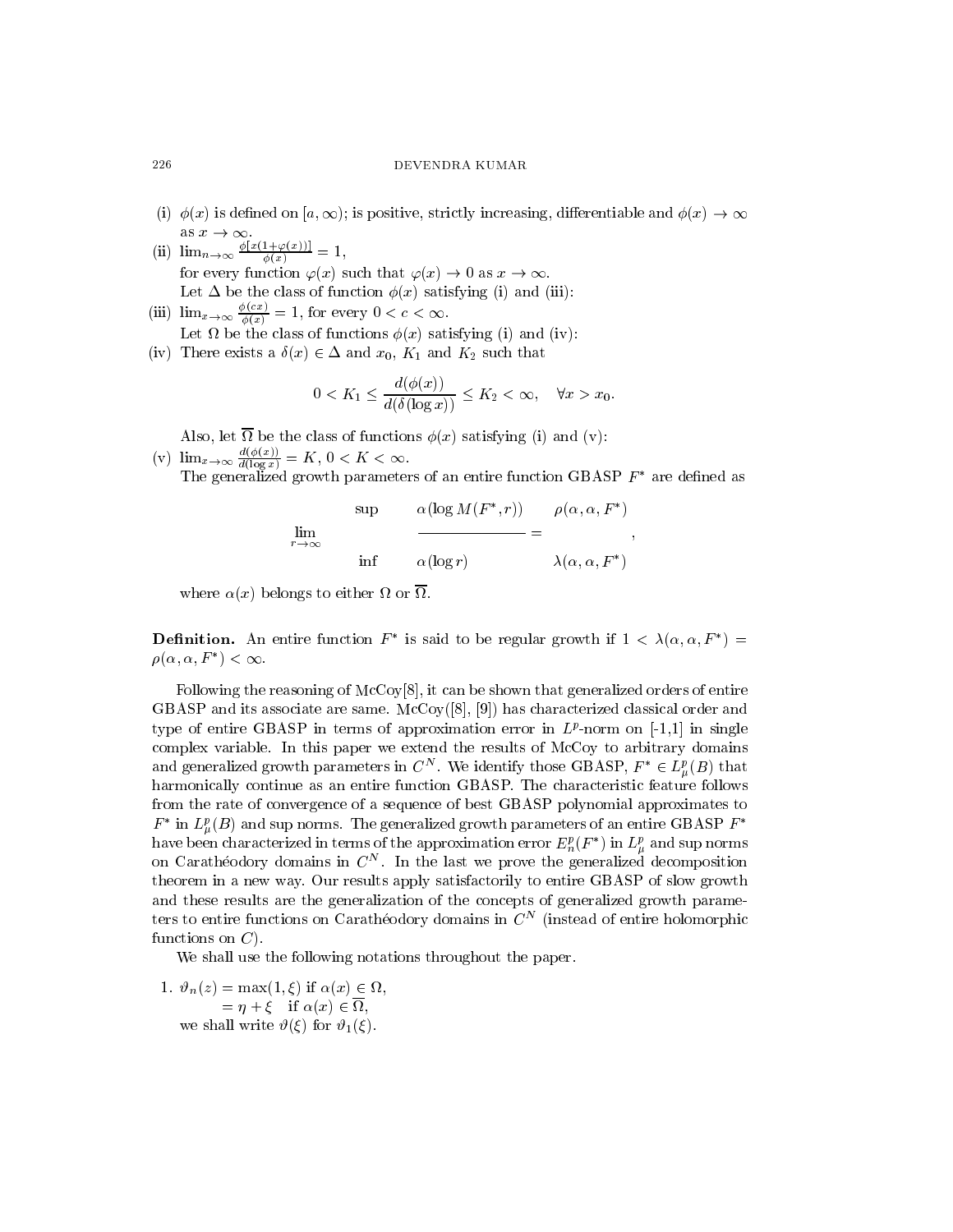2.  $G[x, c] = \alpha^{-1} |c\alpha(x)|$ , c is a positive constant.

# 2. Auxiliary Results

Let  $B^*$  be the component of the compliment of the closure of the Caratheodory domain B that contains the point  $\infty$ . Set  $B_r = \{z : |\varphi(z)| = r, r > 1\}$ , where the function  $w = \varphi(z)$  maps  $B^*$  conformally on to  $|w| > 1$  such that  $\varphi(\infty) = \infty$  and  $\varphi'(\infty) > 0.$ 

**Lemma 1.** If  $F^*$  be entire function GBASP having generalized growth parameters  $\rho(\alpha, \alpha, F^*)$  and  $\lambda(\alpha, \alpha, F^*)$ . Then

$$
\limsup_{r \to \infty} \frac{\alpha(\log \overline{M}(F^*, r))}{\alpha(\log r)} = \rho(\alpha, \alpha, F^*)
$$
  
and 
$$
\liminf_{r \to \infty} \frac{\alpha(\log \overline{M}(F^*, r))}{\alpha(\log r)} = \lambda(\alpha, \alpha, F^*)^{\alpha},
$$

where  $M(F^*, r) = \max_{z \in B_r} |F^*(z, 0)|$ .

**Proof.** By ([6], Lemma 1) the lemma follows for the associate  $f^*$ . Using the reasoning of McCoy[8], it can be easily seen that generalized orders of entire GBASP  $F^*$  are same as  $f^*$ . Hence the proof is completed.

**Lemma 2.** If  $F^*(z,0)$  be a real valued entire function GBASP defined as earlier. Then

$$
\rho = (\alpha, \alpha, F^*) = \vartheta(H) \text{ and } \lambda(\alpha, \alpha, F^*) = (\vartheta), \text{ where } (2.1)
$$

$$
H = \limsup_{r \to \infty} \frac{\alpha(v(r))}{\alpha(\log r)}
$$
  
and 
$$
\theta = \liminf_{r \to \infty} \frac{\alpha(v(r))}{\alpha(\log r)},
$$

and  $v(r)$  denote the rank of maximum term of  $F^*$  on B.

Proof of this lemma follows on the lines of ([5], Thm.3).

**Lemma 3.** If  $F^* \in L^p_\mu(B)$ ,  $1 \leq p \leq \infty$  be the restriction to B of an entire function GBASP having generalized growth parameters  $\rho(\alpha, \alpha, F^*)$  and  $\lambda(\alpha, \alpha, F^*)$ . Then,  $q(z) =$  $\sum_{i=1}^{\infty}$   $\sum_{i=1}^{\infty}$   $\sum_{i=1}^{\infty}$   $\sum_{i=1}^{\infty}$   $\sum_{i=1}^{\infty}$  $n=0$   $\sigma_n z$  ,  $\sigma_{n,s}$  are given by (1.1) is also an entire function. Further, we have

$$
\rho(\alpha, \alpha, F^*) = \rho(\alpha, \alpha, g) \text{ and } \lambda(\alpha, \alpha, F^*) = \lambda(\alpha, \alpha, g).
$$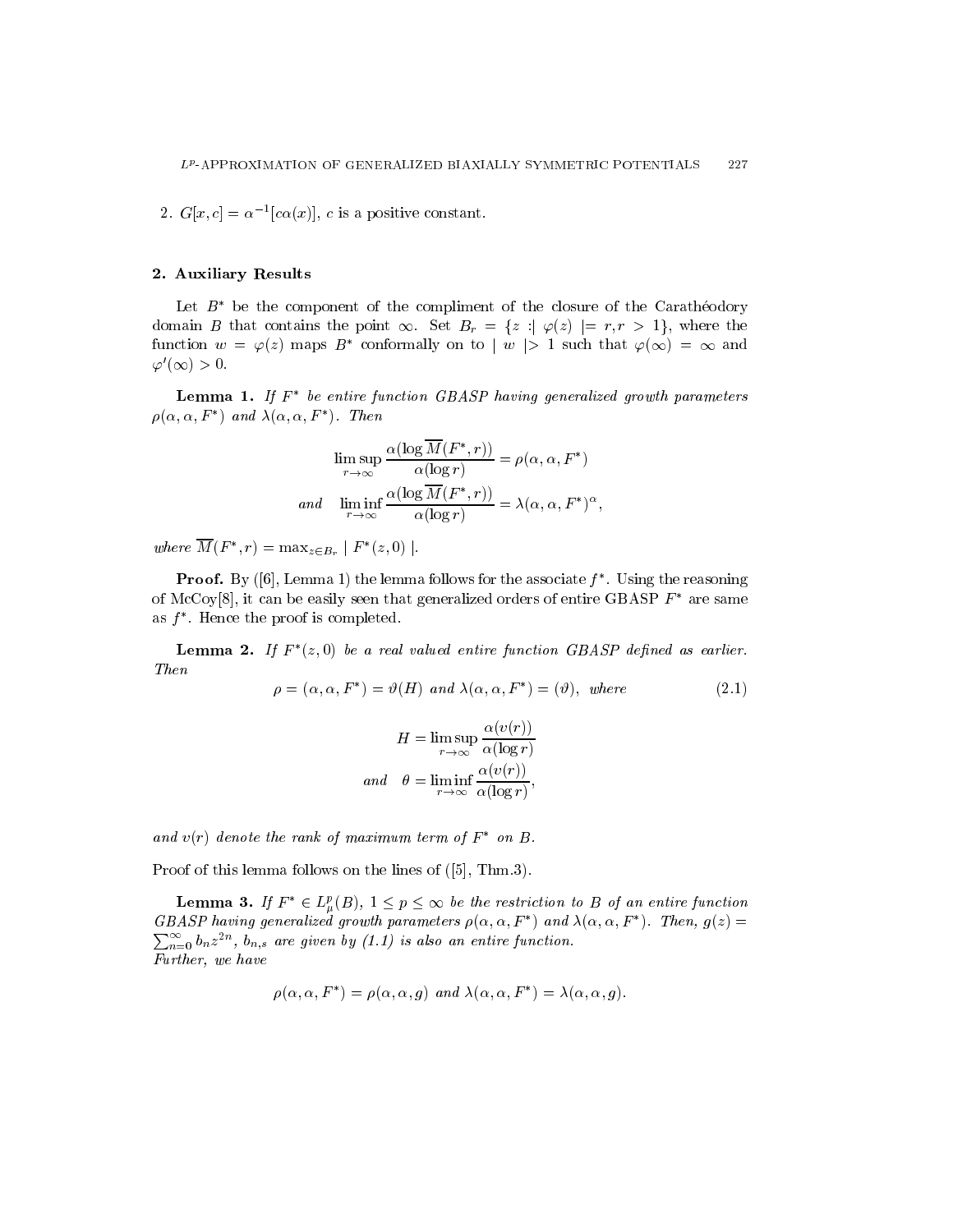**Lemma 4.** If  $F^* \in L^p_\mu(B)$ ,  $1 \leq p \leq \infty$  be the restriction to B of an entire function GBASP having generalized growth parameters  $\rho(\alpha, \alpha, F^*)$  and  $\lambda(\alpha, \alpha, F^*)$ . Then,  $g'(z) =$  $\sum_{n=0}^{\infty} E_n^p(F^*) z^{2n}$  is also an entire function. Further, we have

$$
\rho(\alpha, \alpha, F^*) = \rho(\alpha, \alpha, g') \text{ and } \lambda(\alpha, \alpha, F^*) = \lambda(\alpha, \alpha, g').
$$

Proof of Lemmas 3 and 4. By the application of  $([8], Thm.1)$  we can see that  $F^*$  is entire if and only if its associate  $f^*$  is entire. These lemmas follows in the same manner as ([6], Lemma 2, 3) for the associate  $f^*$  and hence holds for  $F^*$ .

## 3. Main Results

**Theorem 1.** If  $F^* \in L^p_\mu(B)$ ,  $1 \leq p \leq \infty$  be the restriction to B of an entire function GBASP having generalized order  $\rho(\alpha, \alpha, F^*)$  and generalized lower order  $\lambda(\alpha, \alpha, F^*)$ . Then

(i)  $\rho(\alpha, \alpha, F^*) = \vartheta(L)$ 

(ii)  $\rho(\alpha, \alpha, F^*) = \vartheta(L^*),$ 

where 
$$
L = \limsup_{n \to \infty} \frac{\alpha(n)}{\alpha \left( \log(E_{n-1}^p(F^*) / E_n^p(F^*)) \right)}.
$$
  
and 
$$
L^* = \limsup_{n \to \infty} \frac{\alpha(n)}{\alpha \left( -\frac{1}{n} \log E_n^p(F^*) \right)}
$$

(iii)  $\lambda(\alpha, \alpha, F^*) > \vartheta(l')$ , where

$$
l' = \liminf_{n \to \infty} \frac{\alpha(n)}{\alpha \left( -\frac{1}{n} \log E_n^p(F^*) \right)}.
$$

(iv) If we take  $\alpha(x) = \alpha(a)$  on  $(-\infty, a)$ , then  $\lambda(\alpha, \alpha, F^*) > \vartheta(l^*)$ ,

$$
l^* = \liminf_{n \to \infty} \frac{\alpha(n)}{\alpha \left( \log(E_{n-1}^p(F^*)/E_n^p(F^*)) \right)}.
$$

**Theorem 2.** If  $F^* \in L^p_\mu(B)$ ,  $1 \leq p \leq \infty$  be the restriction to B of an entire function GBASP having generalized order  $\rho(\alpha, \alpha, F^*)$  and generalized lower order  $\lambda(\alpha, \alpha, F^*)$ . If  $E_n^p(F^*)/E_{n-1}^p(F^*)$  is nondecreasing. Then

(i)  $\rho(\alpha, \alpha, F^*) = \vartheta(L) = \vartheta(L^*)$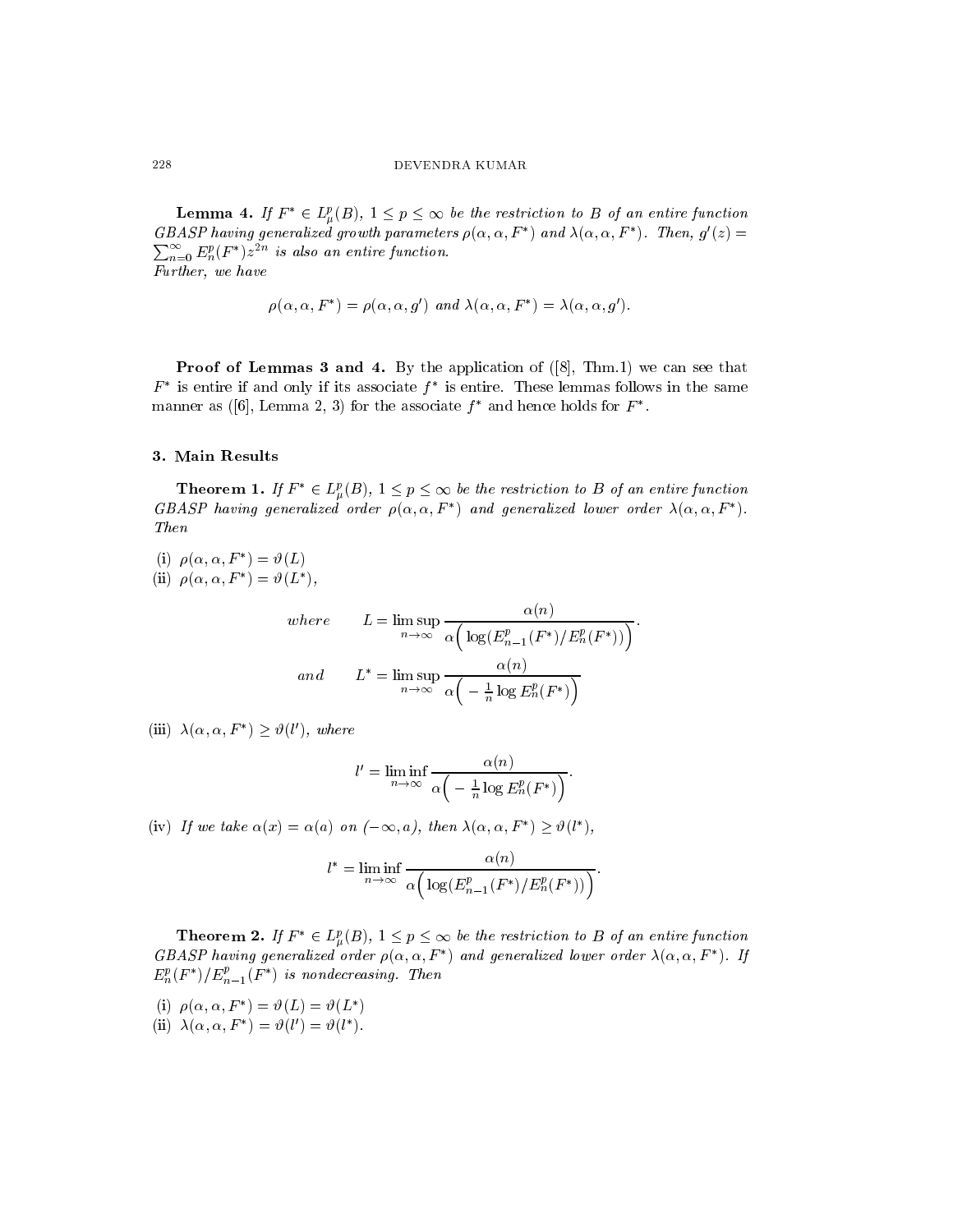**Theorem 3.** If  $F^* \in L^p_\mu(B)$ ,  $1 \leq p \leq \infty$  be the restriction to B of an entire function GBASP having generalized lower order  $\lambda(\alpha, \alpha, F^*)$ . Then, (i) if  $\alpha(x) \in \Omega$ , we have

$$
\lambda(\alpha, \alpha, F^*) = \max_{\{n_k\}} [\vartheta_{\xi}(l'')]
$$
\n(3.1)

and, further, if we take  $\alpha(x) = \alpha(a)$  on  $(-\infty, a)$ , then

$$
\lambda(\alpha, \alpha, F^*) = \max_{\{n_k\}} [\vartheta_{\xi}(l'^*)],\tag{3.2}
$$

where

$$
\xi \equiv \xi(n_k) = \liminf_{k \to \infty} \frac{\alpha(n_{k-1})}{\alpha(n_k)},
$$
  
\n
$$
l'' \equiv l''(n_k) = \liminf_{n \to \infty} \frac{\alpha(n_{k-1})}{\alpha\left(-\frac{1}{n_k} \log E_{n_k}^p(F^*)\right)}
$$
  
\nand 
$$
l'^* = \liminf_{n \to \infty} \frac{\alpha(n_{k-1})}{\alpha\left(\frac{1}{n_k - n_{k-1}} \log \left(E_{n_{k-1}}^p(F^*)/E_{n_k}^p(F^*)\right)\right)}.
$$

The maximum in (3.1) and (3.2) is taken over all increasing sequence  $\{n_k\}$  of positive integers.

Further, if  $\{n_m\}$  is the sequence of principal indices of the entire function  $g'(z) = \sum_{n=0}^{\infty} E_n^p (F^*) z^{2n}$  and  $\alpha(n_m) \approx \alpha(n_{m+1})$  as  $\rightarrow \infty$ , then (3.1) and (3.2) also hold for (x) 2 .

Proof of Theorems 1, 2, 3. These theorems follows easily from ([5], Thms 4-6, Lemma 1) and Lemma 4 of this paper.

For  $F^* \in L^p_\mu(B), 1 \leq p \leq \infty$ , let  $\{n_k\}, n_0 = 0$  be a sequence of positive integers such that

$$
E_{n_{k-1}}^p(F^*) > E_{n_k}^p(F^*) \text{ and } E_n^p(F^*) = E_{n_{k-1}}^p(F^*), \text{ for } n_{k-1} \le n \le n_k. \tag{3.3}
$$
  

$$
k = 1, 2, ...
$$

We now prove a theorem that shows how this sequence influences the growth of an entire GBASP on  $C^N$ .

**Theorem 4.** If  $F^* \in L^p_\mu(B)$ ,  $1 \leq p \leq \infty$  be the restriction to B of an entire function  $GBASP$  and  $\theta$  and  $H$  be defined as in (2.1). Then

$$
\theta \le H \liminf_{k \to \infty} \frac{\alpha(n_k)}{\alpha(n_{k+1})}
$$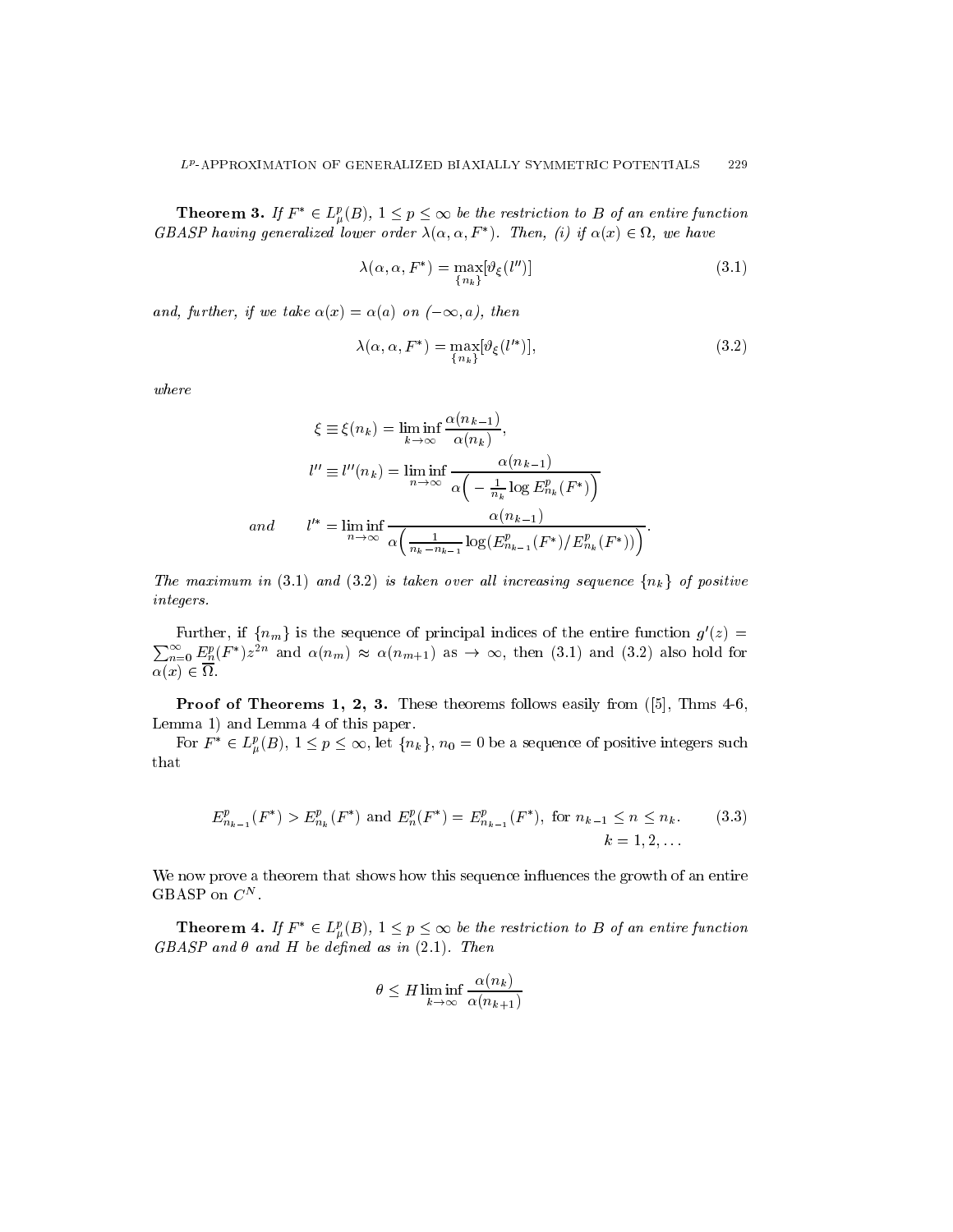#### 230 DEVENDRA KUMAR

**Proof.** Let  $R = \liminf_{k \to \infty} \frac{1}{\alpha(n_{k+1})}$ . If I  $\alpha(n_{k+1})$  . If P  $\alpha$  such that the exists a sequence for  $\alpha$  $\alpha(n_{c(k)})$  <  $P\alpha(n_{c(k)+1})$ . Let  $r_t$  be a value of r at which  $v(r)$  jumps from a value less than or equal to nc(t) to a value  $\alpha$  value for except than or equal to  $\alpha$ P (i)( $e(t)$ +1)  $\implies$  P (i)( $e(t+0)$ ), we have  $P$  =  $\lim_{t\to\infty} e(\log r)$  $\frac{\alpha(v(r_t - \sigma))}{\alpha(\log r)} < P \limsup_{t \to \infty} \frac{\alpha(v(r_t + \sigma))}{\alpha(\log r)} \le$  $\frac{C(\sqrt{c^2+1})}{\alpha(\log r)} \leq PH.$ Since this inequality is true for every <sup>P</sup> > R, so we have P H. This proves the theorem.

The following Corollaries follows easily from Theorem 4.

**Corollary 1.** If  $F^* \in L^p_\mu(B)$ ,  $1 \leq p \leq \infty$  be the restriction to B of an entire function GBASP having generalized growth parameters  $\rho(\alpha, \alpha, F^*)$  and  $\lambda(\alpha, \alpha, F^*)$ . Then  $\mathbf{r}$  , and  $\mathbf{r}$  , and  $\mathbf{r}$ 

$$
\lambda(\alpha, \alpha, F^*) \le \rho(\alpha, \alpha, F^*) \liminf_{k \to \infty} \frac{\alpha(n_k)}{\alpha(n_{k+1})},
$$
\n(3.4)

and for  $\alpha \in \overline{\Omega}$ 

$$
(\lambda(\alpha, \alpha, F^*) - 1) \le (\rho(\alpha, \alpha, F^*) - 1) \liminf_{k \to \infty} \frac{\alpha(n_k)}{\alpha(n_{k+1})}.
$$
\n(3.5)

where  $n_k$  is defined by  $(3.3)$ .

**Corollary 2.** If  $F^* \in L^p_\mu(B)$ ,  $1 \leq p \leq \infty$  be the restriction to B of an entire function GBASP with generalized regular growth having generalized order  $\rho(b < \rho < \infty)$ (n) (n+1) as  $\frac{1}{2}$  being defined as  $\frac{1}{2}$  being defined as  $\frac{1}{2}$  if  $\frac{1}{2}$  if  $\frac{1}{2}$ 

Remark. (3.4) generalizes a result of Juneja, Kapoor and Bajpai [4]

**Corollary 3.**  $F^* \in L^p_\mu(B)$ ,  $1 \le p \le \infty$  be the restriction to B of an entire function GBASP having generalized order  $\rho$ . Let  $\{n_k\}$  be the sequence of principal indices and  $\{\xi(n_k)\}\,$  be the jump points of the rank  $v(r)$ .

Then  $\rho(\alpha, \alpha, F^*) = \vartheta(U)$ , where

$$
U = \limsup_{k \to \infty} \frac{\alpha(n_k)}{\alpha \Big(\log(\xi(n_k))\Big)}.
$$

Now we prove a decomposition theorem.

Theorem 5. Decomposition Theorem. If  $F^* \in L^p_\mu(B),\ 1\leq p\leq\infty,$  be the restriction to B of an entire function GBASP having generalized growth parameters  $\rho(\alpha, \alpha, F^*)$  and  $\lambda(\alpha, \alpha, F^*)$  and  $\mu^*$  be a number such that  $\lambda(\alpha, \alpha, F^*) < \mu^* < \rho(\alpha, \alpha, F^*)$ . then  $F^*(z,0) = g^*(z,0) + h^*(z,0)$  where generalized order of  $g^*(z,0)$  in less than or equal to  $\mu^*$  and  $h^*(z,0) = \sum_{k=0}^{\infty} P_k(e^*) z^{m_k}(P_k(e^*) \neq 0$  for all k) satisfies

$$
\lambda(\alpha, \alpha, F^*) \ge \mu^* \liminf_{k \to \infty} \frac{\alpha(m_k)}{\alpha(m_{k+1})}.
$$
\n(3.6)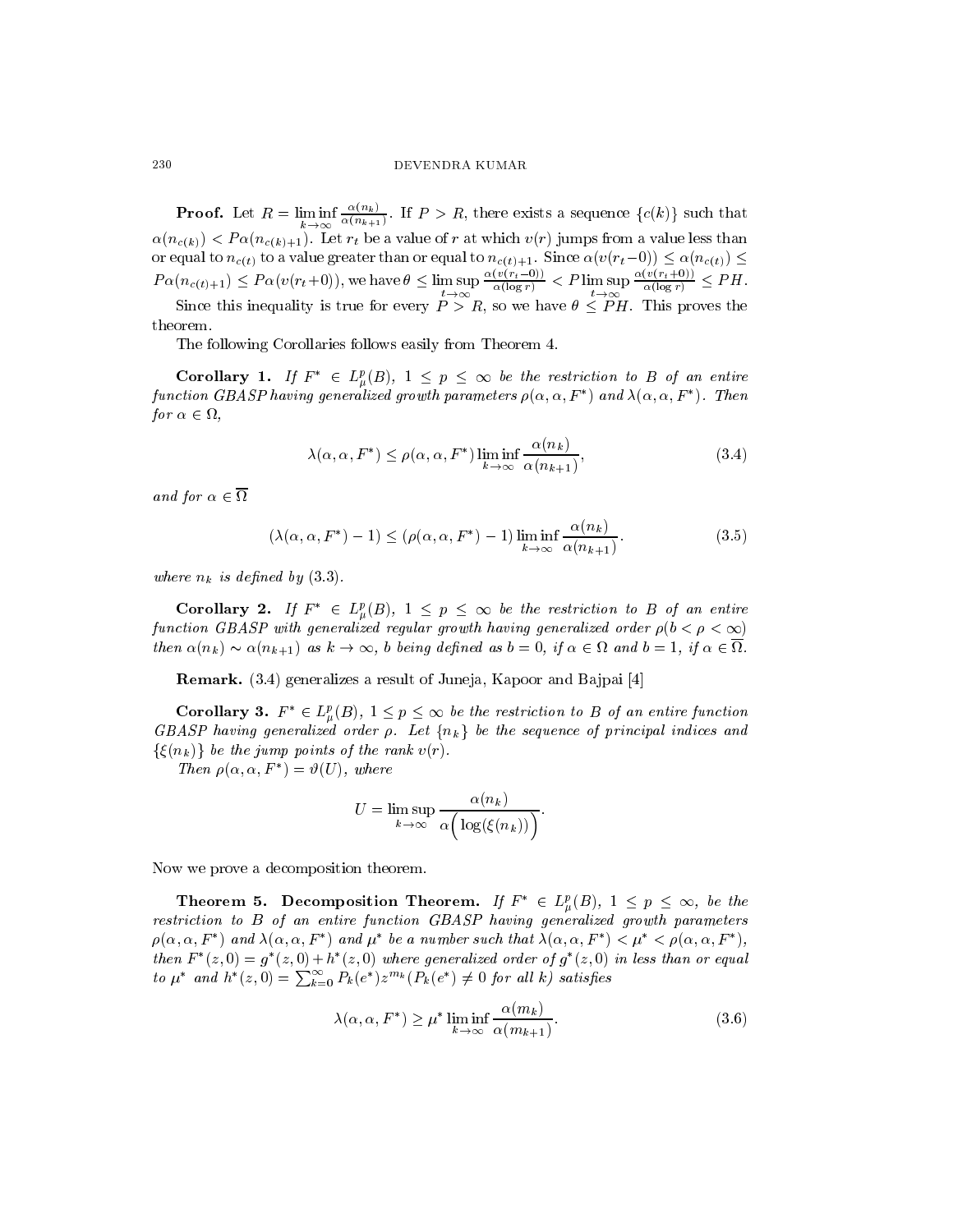**Proof.** Let  $g^*(z,0) = \sum_{k=0}^{\infty} d_k z^k$ , and further  $d_k = P_k(e^*)$  if  $\log |P_k(e^*)|$  $-kG[k, c]$  where  $c = \frac{1}{(u^* - A + \varepsilon)}$ , A being equal to 1 if  $\alpha \in \Omega$  and 0 if  $\alpha \in \Omega$ . Then  $g^*(z, 0)$ is an entire function. It follows easily that the generalized order  $\rho^*$  of  $g^*(z,0)$  satisfies  $\rho^* = \vartheta(L) \leq \vartheta(\mu^* - A) = \mu^*$ . Now, let  $h^*(z,0) = F^*(z,0) - g^*(z,0) = \sum_{k=0}^{\infty} P_k(e^*)z^{m_k}$ and put  $A_k = P_k(e^*)$ . Then,

$$
\log A_k > -m_k G[m_k, c],\tag{3.7}
$$

, then for real contracts in the contracts of the contracts of the contracts of the contracts of the contracts

$$
\log M(F^*, r) \ge \log A_k + m_k \log r_k, \tag{3.8}
$$

Choose  $\log r_k = 1 + G[m_k, c]$ . By (3.7) and (3.8) we get  $\log M(F^*, r) > -m_k G[m_k, c] + m_k (1 + G[m_k, c]) = m_k$ . Hence,  $\log M(F^*, r) > \alpha^{-1} \left[ \frac{1}{c} \alpha \left\{ \log \left( \frac{r_k}{e} \right) \right\} \right],$ or  $\frac{\alpha(\log M(F^*,r))}{\alpha(\log r)} > \frac{\frac{1}{c}\alpha\{\log(\frac{r_k}{e})\}}{\alpha(\log(r_{k+1}))}$  $\frac{\frac{1}{c}\alpha\{\log(\frac{\alpha}{e})\}}{\alpha(\log(r_{k+1}))},$ 

or, in view of (iii), 
$$
\frac{\alpha(\log M(F^*, r))}{\alpha(\log r)} > \frac{1}{c} \frac{\alpha(m_k)}{\alpha(m_{k+1})}.
$$

Proceeding to limits we get  $\lambda(\alpha, \alpha, F^*) \geq \mu^* \liminf_{k \to \infty} \frac{\alpha(m_k)}{\alpha(m_{k+1})}$ .  $\alpha(m_{k+1})$ 

 $N$  . Then for real formulations in the contract of  $\alpha$  real for  $\alpha$  and  $\alpha$  is a contract of  $\alpha$  in  $\alpha$  is a contract of  $\alpha$  in  $\alpha$  is a contract of  $\alpha$  in  $\alpha$  is a contract of  $\alpha$  is a contract of  $\alpha$  is a co  $G[m_k, c]$ . By (3.7) and (3.8) we have

$$
\log M(F^*, r) \ge -m_k G[m_k, c] + c \ m_k \exp{\alpha(G[m_k, c])} + m_k G[m_k, c].
$$
  
= c  $m_k \exp{\alpha(G[m_k, c])}.$ 

 $\alpha(\log M(F^*, r)) \geq \alpha(c \ m_k \ \exp\{G[m_k, c]\}).$ 

Since  $\alpha \in \Omega$  we get  $\alpha(\log M(F^*, r)) \geq \alpha(c m_k) + \alpha \{G[m_k, c]\}x$ 

$$
\frac{d\alpha(x)}{d(\log x)}\mid_{x=x^*(m_k)}
$$

where  $c(m_k) < x^* < c \, m_k \exp{\{\alpha(G[m_k, c])\}}$ , which gives

$$
\frac{\alpha(\log M(F^*, r))}{\alpha(\log r)} > \frac{\alpha(m_k)(1+c)}{\alpha(\log r_{k+1})}.
$$

Since  $\alpha(\log(r_{k+1})) \approx c\alpha(m_{k+1})$ . Hence

$$
\frac{\alpha(\log M(F^*, r))}{\alpha(\log r)} > \frac{\alpha(m_k)(1+c)}{c\alpha(m_{k+1})} = (\mu^* + \varepsilon)\frac{\alpha(m_k)}{\alpha(m_{k+1})}.
$$